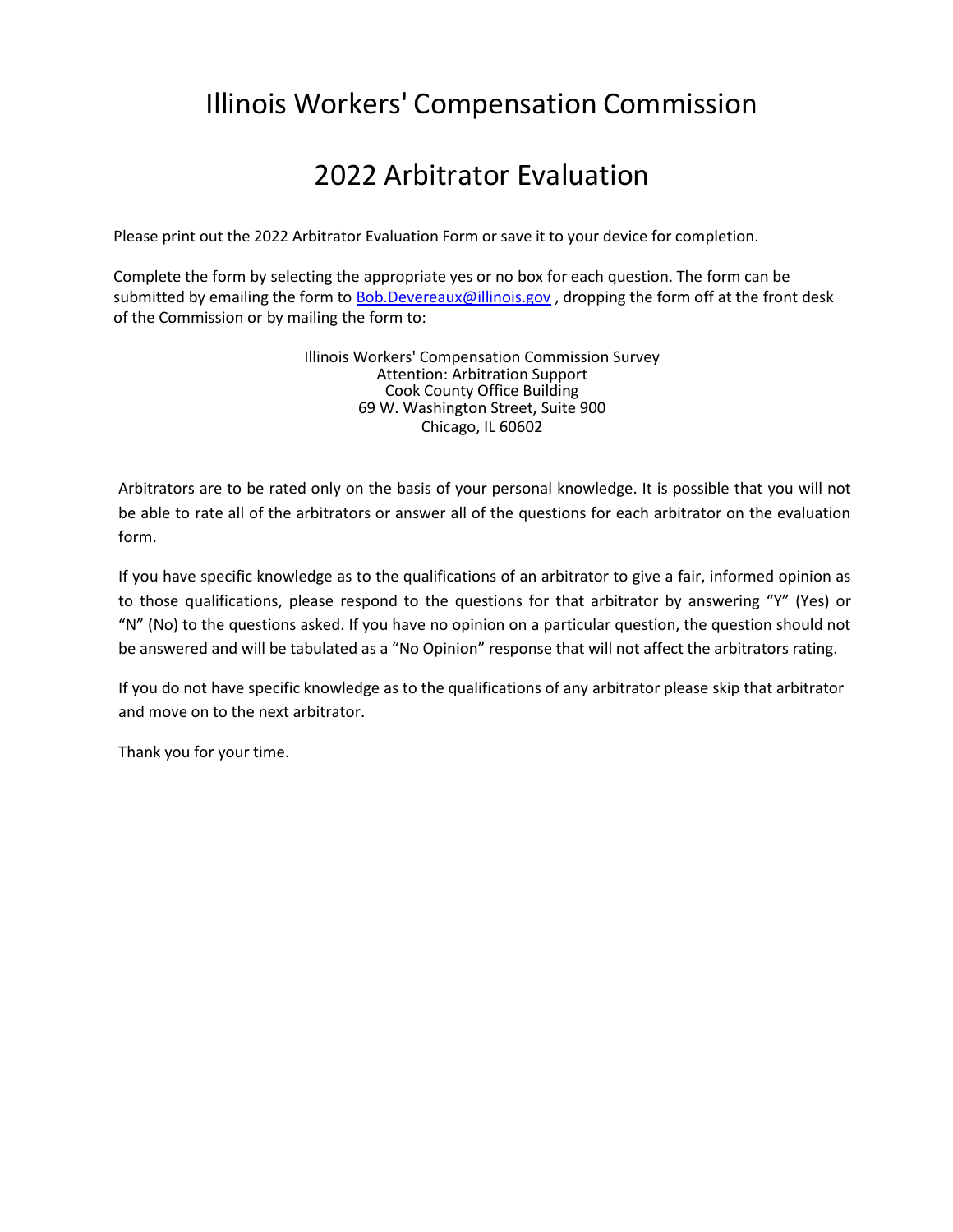#### **2022 Arbitrator Evaluation PLEASE RETURN BY APRIL 30, 2022**

Completed surveys can be emailed to the Commission at [Bob.Devereaux@illinois.gov, dr](mailto:Bob.Devereaux@illinois.gov)opped off at the front desk of the Commission or mailed to: Illinois Workers' Compensation Commission Survey, Attention: Arbitration Support, Cook County Office Building, 69 W. Washington Street, Suite 900, Chicago, IL 60602

|                | Does the arbitrator      |                                                                                                      |                                                                                            |                                                                 |                                                                                                                                                            |                                                                                                                                |                                                                                                                                     |                                              |
|----------------|--------------------------|------------------------------------------------------------------------------------------------------|--------------------------------------------------------------------------------------------|-----------------------------------------------------------------|------------------------------------------------------------------------------------------------------------------------------------------------------------|--------------------------------------------------------------------------------------------------------------------------------|-------------------------------------------------------------------------------------------------------------------------------------|----------------------------------------------|
|                | Arbitrator               | Adhere to the high<br>standards of<br>integrity and<br>ethical conduct<br>required of the<br>office? | Act and rule<br>impartially, free<br>of any<br>predisposition<br>or improper<br>influence? | Have adequate legal<br>experience,<br>knowledge and<br>ability? | Exercise the<br>judicial<br>temperament to<br>serve with<br>appropriate<br>courtesy,<br>consideration,<br>firmness, fairness,<br>patience, and<br>dignity? | Diligently and<br>promptly attend<br>to the duties of<br>the office and<br>assure the steady<br>progress of court<br>business? | Conduct oneself<br>and deal with<br>others<br>appropriately to<br>reduce or<br>eliminate conduct<br>or words that<br>manifest bias? | Meet the<br>requirements of<br>the position? |
| $\mathbf{1}$   | Joseph Amarilio          | $\Box Y \Box N$                                                                                      | $\Box Y \Box N$                                                                            | $\Box Y \Box N$                                                 | $\Box Y \Box N$                                                                                                                                            | $\Box Y \Box N$                                                                                                                | $\Box Y \Box N$                                                                                                                     | $\Box Y \Box N$                              |
| $\overline{2}$ | Jeanne AuBuchon          | $\Box Y \Box N$                                                                                      | $\Box Y \Box N$                                                                            | $\Box Y \Box N$                                                 | $\Box Y \Box N$                                                                                                                                            | $\Box Y \Box N$                                                                                                                | $\Box Y \Box N$                                                                                                                     | $\Box Y \Box N$                              |
| $\overline{3}$ | <b>Crystal Caison</b>    | $\Box Y \Box N$                                                                                      | $\Box Y \Box N$                                                                            | $\Box Y \Box N$                                                 | $\Box Y \Box N$                                                                                                                                            | $\Box Y \Box N$                                                                                                                | $\Box Y \Box N$                                                                                                                     | $\Box Y \Box N$                              |
| $\overline{4}$ | Linda Jean Cantrell      | $\square \; Y \; \square \; N$                                                                       | $\square \; Y \; \square \; N$                                                             | $\Box Y \Box N$                                                 | $\Box Y \Box N$                                                                                                                                            | $\Box Y \Box N$                                                                                                                | $\Box Y \Box N$                                                                                                                     | $\Box Y \Box N$                              |
| 5              | <b>Kurt Carlson</b>      | $\Box Y \Box N$                                                                                      | $\Box Y \Box N$                                                                            | $\Box Y \Box N$                                                 | $\Box Y \Box N$                                                                                                                                            | $\Box Y \Box N$                                                                                                                | $\Box Y \Box N$                                                                                                                     | $\Box Y \Box N$                              |
| 6              | Paul Cellini             | $\Box Y \Box N$                                                                                      | $\Box Y \Box N$                                                                            | $\Box Y \Box N$                                                 | $\Box Y \Box N$                                                                                                                                            | $\Box Y \Box N$                                                                                                                | $\Box Y \Box N$                                                                                                                     | $\Box Y \Box N$                              |
| $\overline{7}$ | Roma Dalal               | $\Box Y \Box N$                                                                                      | $\Box Y \Box N$                                                                            | $\square \; Y \; \square \; N$                                  | $\Box Y \Box N$                                                                                                                                            | $\Box Y \Box N$                                                                                                                | $\Box Y \Box N$                                                                                                                     | $\Box Y \Box N$                              |
| 8              | Stephen Friedman         | $\Box Y \Box N$                                                                                      | $\Box Y \Box N$                                                                            | $\Box Y \Box N$                                                 | $\Box Y \Box N$                                                                                                                                            | $\Box Y \Box N$                                                                                                                | $\Box Y \Box N$                                                                                                                     | $\Box Y \Box N$                              |
| 9              | <b>Steven Fruth</b>      | $\Box Y \Box N$                                                                                      | $\Box Y \Box N$                                                                            | $\Box Y \Box N$                                                 | $\Box Y \Box N$                                                                                                                                            | $\Box Y \Box N$                                                                                                                | $\Box Y \Box N$                                                                                                                     | $\Box Y \Box N$                              |
| 10             | William Gallagher        | $\Box Y \Box N$                                                                                      | $\Box Y \Box N$                                                                            | $\Box Y \Box N$                                                 | $\Box Y \Box N$                                                                                                                                            | $\Box Y \Box N$                                                                                                                | $\Box Y \Box N$                                                                                                                     | $\Box Y \Box N$                              |
| 11             | <b>Bradley Gillespie</b> | $\Box Y \Box N$                                                                                      | $\Box Y \Box N$                                                                            | $\Box Y \Box N$                                                 | $\Box Y \Box N$                                                                                                                                            | $\Box Y \Box N$                                                                                                                | $\Box Y \Box N$                                                                                                                     | $\Box Y \Box N$                              |
| 12             | <b>Michael Glaub</b>     | $\Box Y \Box N$                                                                                      | $\Box Y \Box N$                                                                            | $\Box Y \Box N$                                                 | $\Box Y \Box N$                                                                                                                                            | $\Box Y \Box N$                                                                                                                | $\Box Y \Box N$                                                                                                                     | $\Box Y \Box N$                              |
| 13             | Gerald Granada           | $\Box Y \Box N$                                                                                      | $\Box Y \Box N$                                                                            | $\Box Y \Box N$                                                 | $\Box Y \Box N$                                                                                                                                            | $\Box Y \Box N$                                                                                                                | $\Box Y \Box N$                                                                                                                     | $\Box Y \Box N$                              |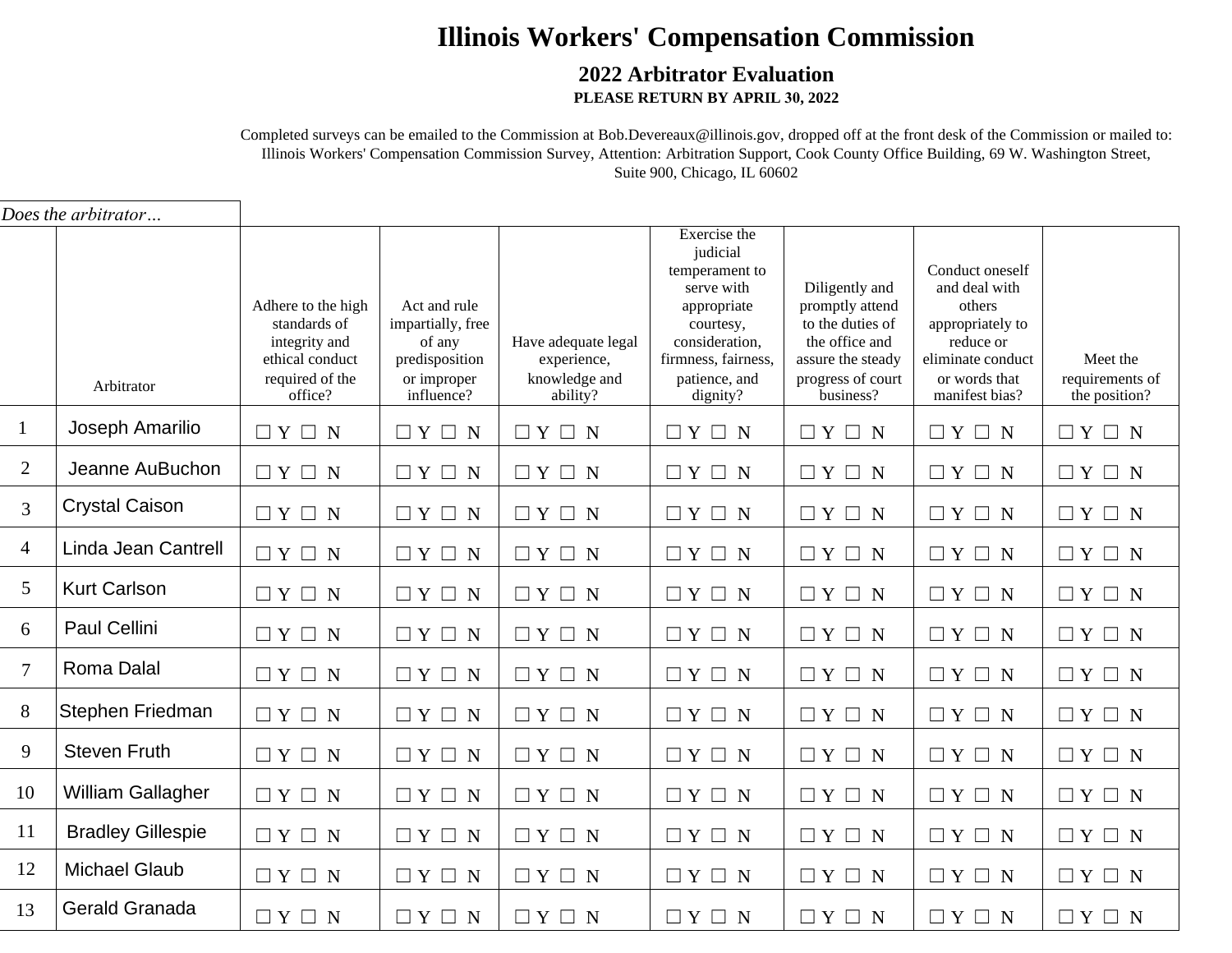#### **2022 Arbitrator Evaluation PLEASE RETURN BY APRIL 30, 2022**

Completed surveys can be emailed to the Commission at [Bob.Devereaux@illinois.gov, dr](mailto:Bob.Devereaux@illinois.gov)opped off at the front desk of the Commission or mailed to: Illinois Workers' Compensation Commission Survey, Attention: Arbitration Support, Cook County Office Building, 69 W. Washington Street, Suite 900, Chicago, IL 60602

|    | Does the arbitrator    |                                                                                                      |                                                                                            |                                                                 |                                                                                                                                                            |                                                                                                                                |                                                                                                                                     |                                              |
|----|------------------------|------------------------------------------------------------------------------------------------------|--------------------------------------------------------------------------------------------|-----------------------------------------------------------------|------------------------------------------------------------------------------------------------------------------------------------------------------------|--------------------------------------------------------------------------------------------------------------------------------|-------------------------------------------------------------------------------------------------------------------------------------|----------------------------------------------|
|    | Arbitrator             | Adhere to the high<br>standards of<br>integrity and<br>ethical conduct<br>required of the<br>office? | Act and rule<br>impartially, free<br>of any<br>predisposition<br>or improper<br>influence? | Have adequate legal<br>experience,<br>knowledge and<br>ability? | Exercise the<br>judicial<br>temperament to<br>serve with<br>appropriate<br>courtesy,<br>consideration,<br>firmness, fairness,<br>patience, and<br>dignity? | Diligently and<br>promptly attend<br>to the duties of<br>the office and<br>assure the steady<br>progress of court<br>business? | Conduct oneself<br>and deal with<br>others<br>appropriately to<br>reduce or<br>eliminate conduct<br>or words that<br>manifest bias? | Meet the<br>requirements of<br>the position? |
| 14 | Jessica Hegarty        | $\Box Y \Box N$                                                                                      | $\Box Y \Box N$                                                                            | $\Box Y \Box N$                                                 | $\Box Y \Box N$                                                                                                                                            | $\Box Y \Box N$                                                                                                                | $\Box Y \Box N$                                                                                                                     | $\Box Y \Box N$                              |
| 15 | Jacqueline Hickey      | $\Box Y \Box N$                                                                                      | $\Box Y \Box N$                                                                            | $\Box Y \Box N$                                                 | $\Box Y \Box N$                                                                                                                                            | $\Box Y \Box N$                                                                                                                | $\Box Y \Box N$                                                                                                                     | $\Box Y \Box N$                              |
| 16 | <b>Adam Hinrichs</b>   | $\Box Y \Box N$                                                                                      | $\Box Y \Box N$                                                                            | $\Box Y \Box N$                                                 | $\Box Y \Box N$                                                                                                                                            | $\Box Y \Box N$                                                                                                                | $\Box Y \Box N$                                                                                                                     | $\Box Y \Box N$                              |
| 17 | Jeffrey Huebsch        | $\Box Y \Box N$                                                                                      | $\Box Y \Box N$                                                                            | $\Box Y \Box N$                                                 | $\Box Y \Box N$                                                                                                                                            | $\Box Y \Box N$                                                                                                                | $\Box Y \Box N$                                                                                                                     | $\Box Y \Box N$                              |
| 18 | David Kane             | $\Box Y \Box N$                                                                                      | $\Box Y \Box N$                                                                            | $\Box Y \Box N$                                                 | $\Box Y \Box N$                                                                                                                                            | $\Box Y \Box N$                                                                                                                | $\Box Y \Box N$                                                                                                                     | $\Box Y \Box N$                              |
| 19 | <b>Edward Lee</b>      | $\Box Y \Box N$                                                                                      | $\Box Y \Box N$                                                                            | $\Box Y \Box N$                                                 | $\Box Y \Box N$                                                                                                                                            | $\Box Y \Box N$                                                                                                                | $\Box Y \Box N$                                                                                                                     | $\Box Y \Box N$                              |
| 20 | Elaine Llerena         | $\Box Y \Box N$                                                                                      | $\Box Y \Box N$                                                                            | $\Box Y \Box N$                                                 | $\Box Y \Box N$                                                                                                                                            | $\Box Y \Box N$                                                                                                                | $\Box Y \Box N$                                                                                                                     | $\Box Y \Box N$                              |
| 21 | Nina Mariano           | $\Box Y \Box N$                                                                                      | $\Box Y \Box N$                                                                            | $\Box Y \Box N$                                                 | $\Box Y \Box N$                                                                                                                                            | $\Box Y \Box N$                                                                                                                | $\Box Y \Box N$                                                                                                                     | $\Box Y \Box N$                              |
| 22 | William McLaughlin     | $\Box Y \Box N$                                                                                      | $\Box Y \Box N$                                                                            | $\Box Y \Box N$                                                 | $\Box Y \Box N$                                                                                                                                            | $\Box Y \Box N$                                                                                                                | $\Box Y \Box N$                                                                                                                     | $\Box Y \Box N$                              |
| 23 | <b>Gerald Napleton</b> | $\Box Y \Box N$                                                                                      | $\Box Y \Box N$                                                                            | $\Box Y \Box N$                                                 | $\Box Y \Box N$                                                                                                                                            | $\Box Y \Box N$                                                                                                                | $\Box Y \Box N$                                                                                                                     | $\Box Y \Box N$                              |
| 24 | Antara Nath Rivera     | $\Box Y \Box N$                                                                                      | $\Box Y \Box N$                                                                            | $\Box Y \Box N$                                                 | $\Box Y \Box N$                                                                                                                                            | $\Box Y \Box N$                                                                                                                | $\Box Y \Box N$                                                                                                                     | $\Box Y \Box N$                              |
| 25 | Dennis O'Brien         | $\Box Y \Box N$                                                                                      | $\Box Y \Box N$                                                                            | $\Box Y \Box N$                                                 | $\Box Y \Box N$                                                                                                                                            | $\Box Y \Box N$                                                                                                                | $\Box Y \Box N$                                                                                                                     | $\Box Y \Box N$                              |
| 26 | <b>Maureen Pulia</b>   | $\Box Y \Box N$                                                                                      | $\Box Y \Box N$                                                                            | $\Box Y \Box N$                                                 | $\Box Y \Box N$                                                                                                                                            | $\Box Y \Box N$                                                                                                                | $\Box Y \Box N$                                                                                                                     | $\Box Y \Box N$                              |